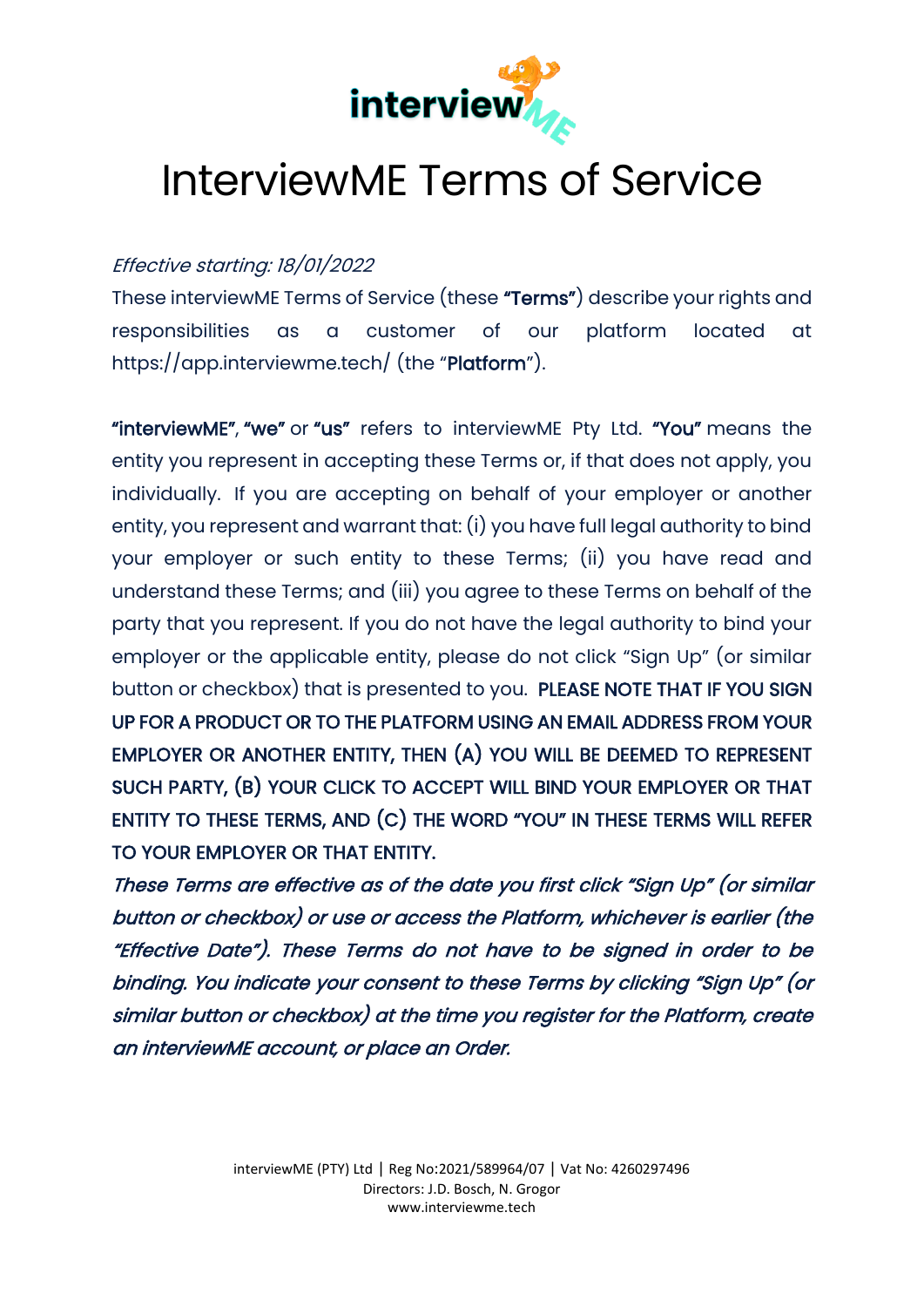

#### 1. What these Terms cover.

1.1. interviewME Platform. These Terms govern our interviewME Platform, related Support, and Additional Services as provided to you. These Terms include Our Policies (including our **Privacy Policy**), and your Orders.

#### 2. How the Interview Platform is Administered.

2.1. Administrators. Through the InterviewME platform, you may be able to specify certain End Users as Administrators, who will have important rights and controls over your use of the interviewME Platform and End User Accounts. This may include making Purchases for your account (which may incur fees); creating, de-provisioning, monitoring or modifying End User Accounts, and setting End User usage permissions; and managing access to Your Data by End Users or others. Without limiting Section 2.3 (Responsibility for End Users), which fully applies to Administrators, you are responsible for whom you allow to become Administrators and any actions they take, including as described above. You agree that our responsibilities do not extend to the internal management or administration of the InterviewME Platform for you.

2.2. End User Consent. You will provide all required disclosures to and will obtain and maintain all required consents from End Users to allow:

(1) Administrators to have the access described in these Terms and the [Privacy Policy](https://interviewme.tech/privacy-policy/)

(2) interviewME's provision of the interviewME Platform to Administrators and End Users.

You will provide evidence of such consents upon our request.

interviewME (PTY) Ltd | Reg No:2021/589964/07 | Vat No: 4260297496 Directors: J.D. Bosch, N. Grogor www.interviewme.tech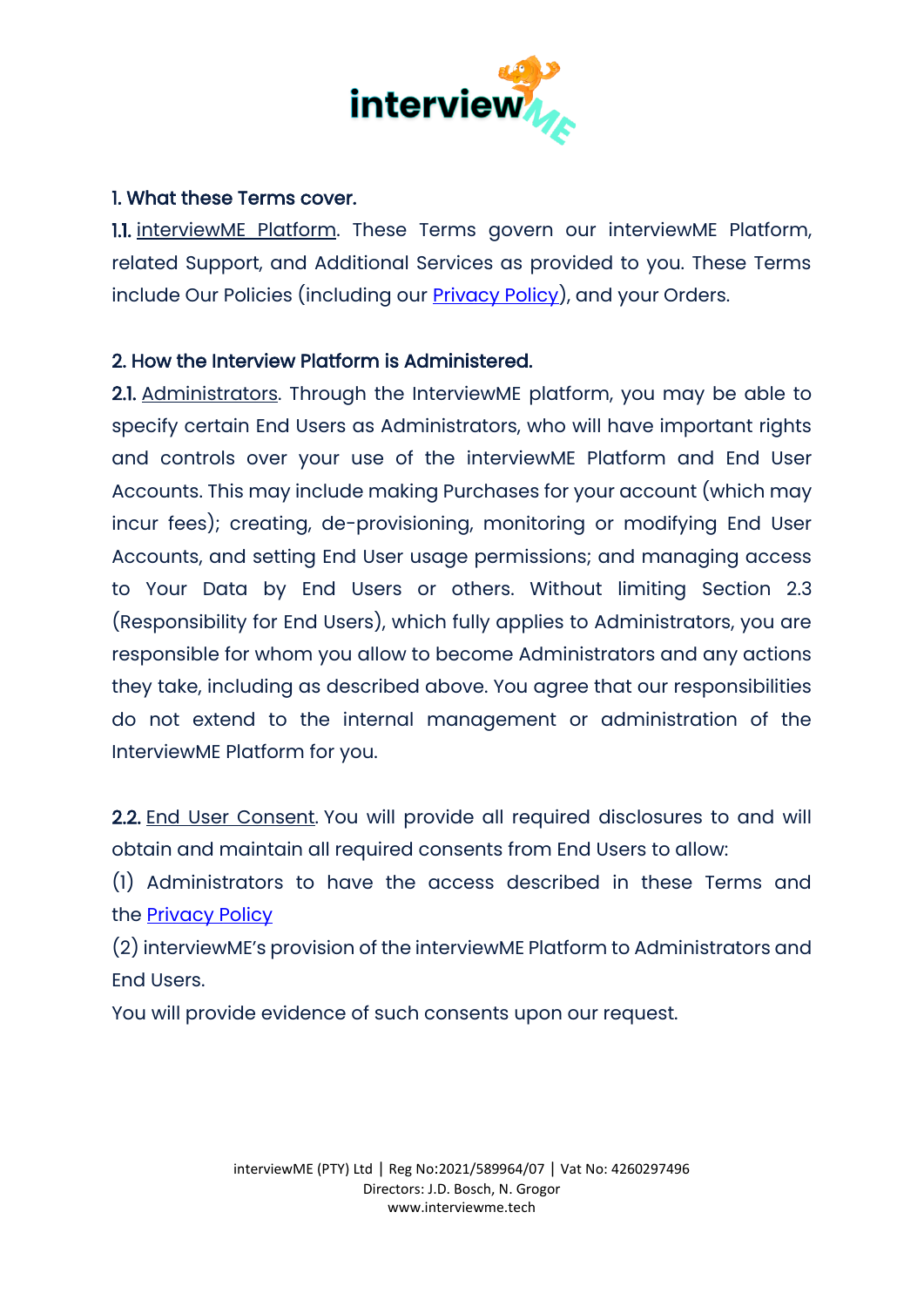

2.3. Responsibility for End Users. Our interviewME Platform has various user onboarding flows. Some interviewME Platform flows require users to be designated by Administrators; and some may allow users to invite other users, for example, a candidate. You are responsible for understanding the settings and controls for the interviewME Platform and for controlling whom you allow to become an End User. We are only required to provide the interviewME Platform to those End Users for whom you have paid the applicable fees, and only such End Users are permitted to access and use the interviewME Platform. Please note that you are responsible for the activities of all your End Users, including Orders they may place and how End Users use Your Data, even if those End Users are not from your organization or domain.

2.4. Credentials. You must require that all your End Users keep their user IDs and passwords for the interviewME Platform strictly confidential and do not share such information with any unauthorised person. User IDs are granted to individual, named persons and may not be shared. You are responsible for any and all actions taken using your affiliated End User Accounts and passwords, and you agree to immediately notify us of any unauthorized use of which you become aware.

2.5. Age Requirement for End Users. The interviewME Platform is not intended for, and should not be used by, anyone under the age of 18. You are responsible for ensuring that all your End Users are at least 18 years old.

# 3. What's included in your Cloud Product subscriptions; what are the restrictions.

3.1. Access to the interviewME Platform. Subject to these Terms and during the applicable term to which you subscribe to the interviewME Platform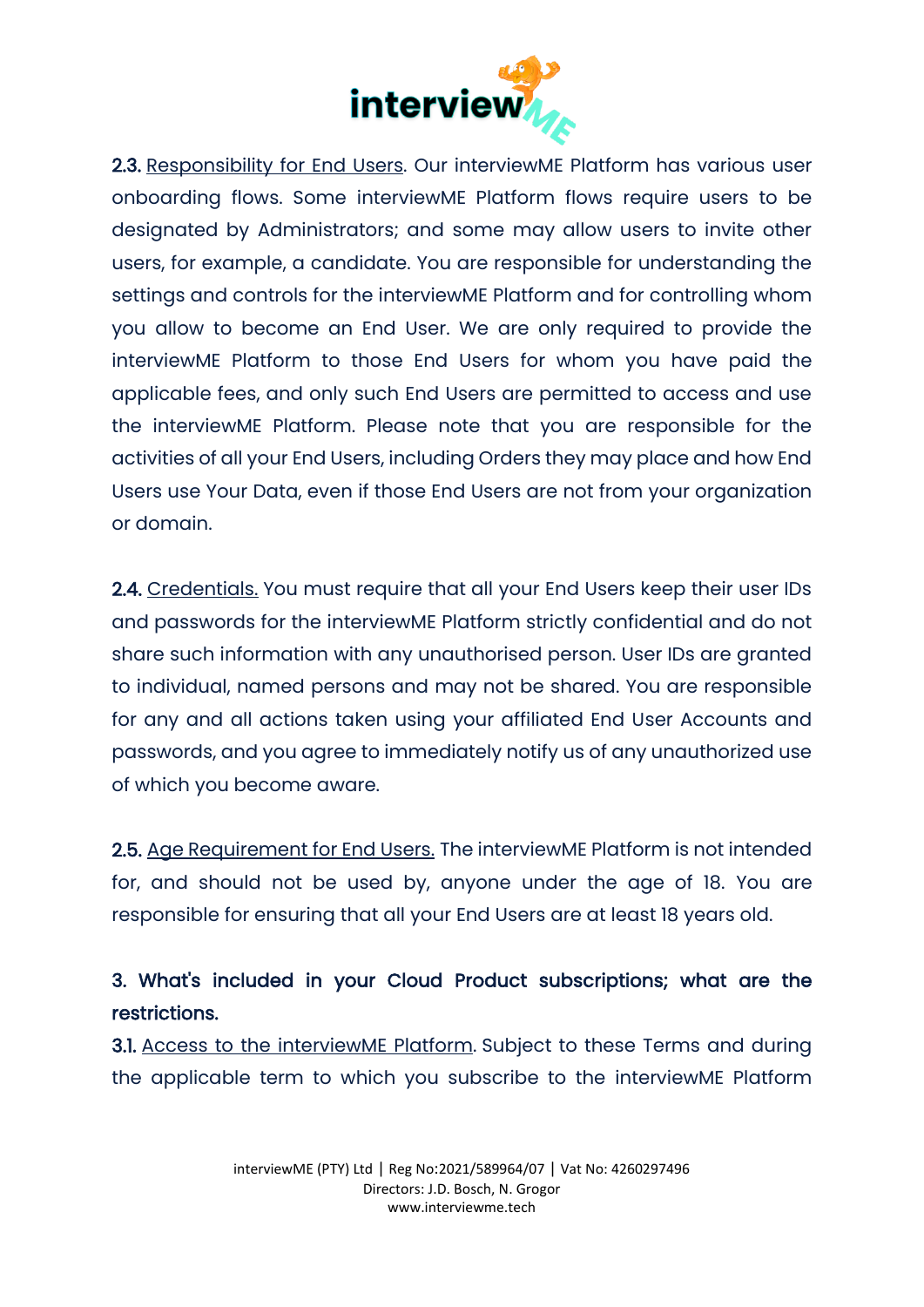

("Subscription Term"), you may access and use the interviewME Platform for your own business purposes or personal use, as applicable, all in accordance with these Terms. The rights granted to you in this Section 3.1 are non-exclusive, non-sublicensable and non-transferable.

3.2. Support. During the Subscription Term, we will provide Support for the interviewME Platform in accordance with our **Support Policy** (to the extent applicable), and the applicable Order.

3.3. Restrictions. Except as otherwise expressly permitted in these Terms, you will not:

(1) Reproduce, modify, adapt or create derivative works of the interviewME Platform;

(2) Rent, lease, distribute, sell, sublicense, transfer or provide access to the interviewME Platform to a third party outside of the intended use;

(3) Use the interviewME Platform for the benefit of any third party;

(4) Incorporate any part of the interviewME Platform into a product or service you provide to a third party;

(5) Interfere with or otherwise circumvent mechanisms in the interviewME Platform intended to limit your use;

(6) Reverse engineer, disassemble, decompile, translate or otherwise seek to obtain or derive the source code, underlying ideas, algorithms, file formats or non-public APIs to the interviewME Platform, except to the extent expressly permitted by applicable law (and then only upon advance notice to us);

(7) Remove or obscure any proprietary or other notices contained on the interviewME Platform;

(8) Use the interviewME Platform for competitive analysis or to build competitive products;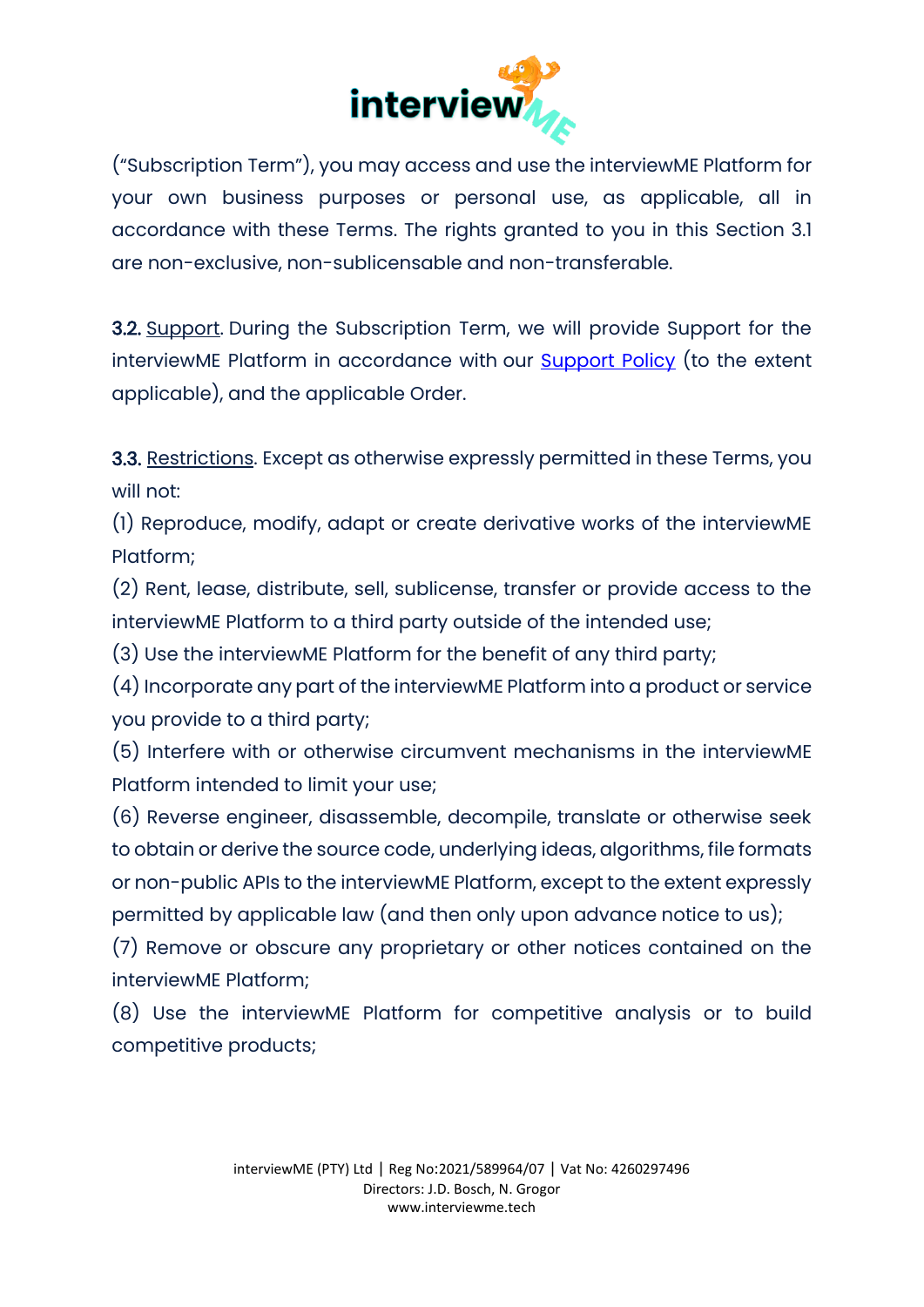

(9) Publicly disseminate information regarding the performance of the interviewME Platform;

(10) Encourage or assist any third party to do any of the foregoing.

# 4. Our security and data privacy policies.

4.1. Security and Certifications. We implement and maintain physical, technical and administrative security measures designed to protect Your Data from unauthorized access, destruction, use, modification, or disclosure. We also maintain a compliance program that includes independent thirdparty audits and certifications.

4.2. Privacy. We collect and use all such data and personal information in accordance with our **Privacy Policy**, which you acknowledge.

4.3. Improving the interviewME Platform. We are always striving to improve the interviewME Platform. In order to do so, we use analytics techniques to better understand how the interviewME Platform is being used. For more information on these techniques and the type of data collected, please read our **Privacy Policy**.

#### 5. Terms that apply to Your Data.

5.1. Using Your Data. You retain all right, title and interest in and to Your Data in the when submitted to the interviewME Platform. Subject to these Terms, and solely to the extent necessary to provide the interviewME Platform to you, you grant us a worldwide, limited term license to access, use, process, copy, distribute, perform, export, and display Your Data but always in accordance with our [Privacy Policy.](https://interviewme.tech/privacy-policy/) We may also access your accounts and End User Accounts, in order to respond to your support requests or that of an End User.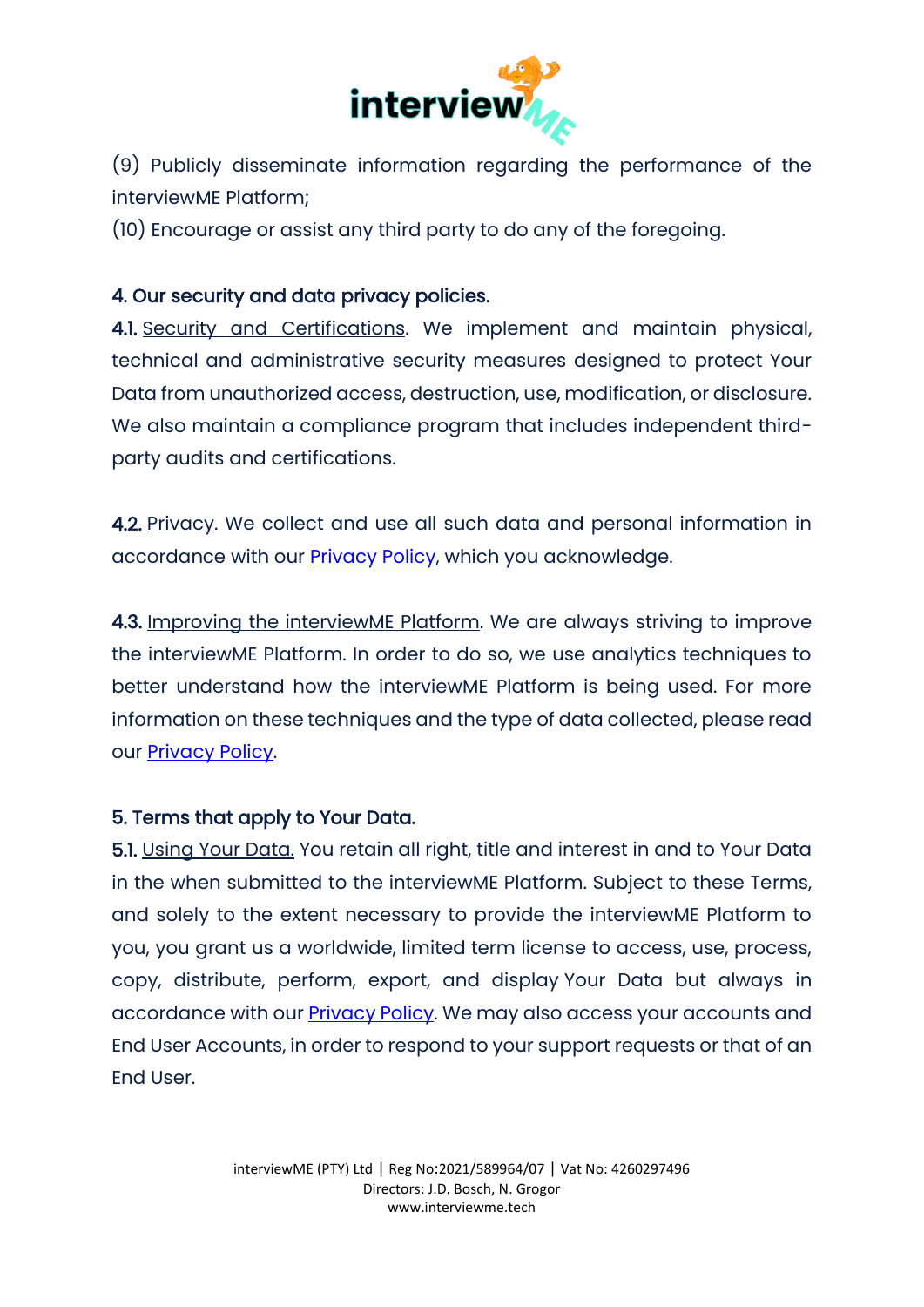

5.2. Your Data Compliance Obligations. You and your use of the interviewME Platform (including use by your End Users) must always comply with these Terms and all applicable laws. You represent and warrant that:

(1) You have obtained all necessary rights, releases and permissions to submit all your required Data to the interviewME Platform and to grant the rights granted to us in these Terms;

(2) Your Data and its submission and use as you authorize in these Terms will not violate:

(2.1) Any laws;

(2.2) Any third-party intellectual property, privacy, publicity or other rights;

(2.3) Any of your or our third-party policies or terms governing your Data.

Other than our express obligations under clause 4 (Our security and data privacy policies), we assume no responsibility or liability for your Data, and you are solely responsible for your Data and the consequences of submitting and using it with the interviewME Platform.

5.3. Your Indemnity. You will defend, indemnify and hold harmless us (and our Affiliates, officers, directors, agents and employees) from and against any and all claims, costs, damages, losses, liabilities and expenses (including reasonable attorneys' fees and costs) resulting from any claim arising from or related to:

(1) Your breach of clause 2.3 (End User Consent) or any claims or disputes brought by your End Users arising out of their use of the interviewME Platform; (2) Your breach (or alleged breach) of clauses 5.2 (Your Data Compliance Obligations);

(3) Your Materials.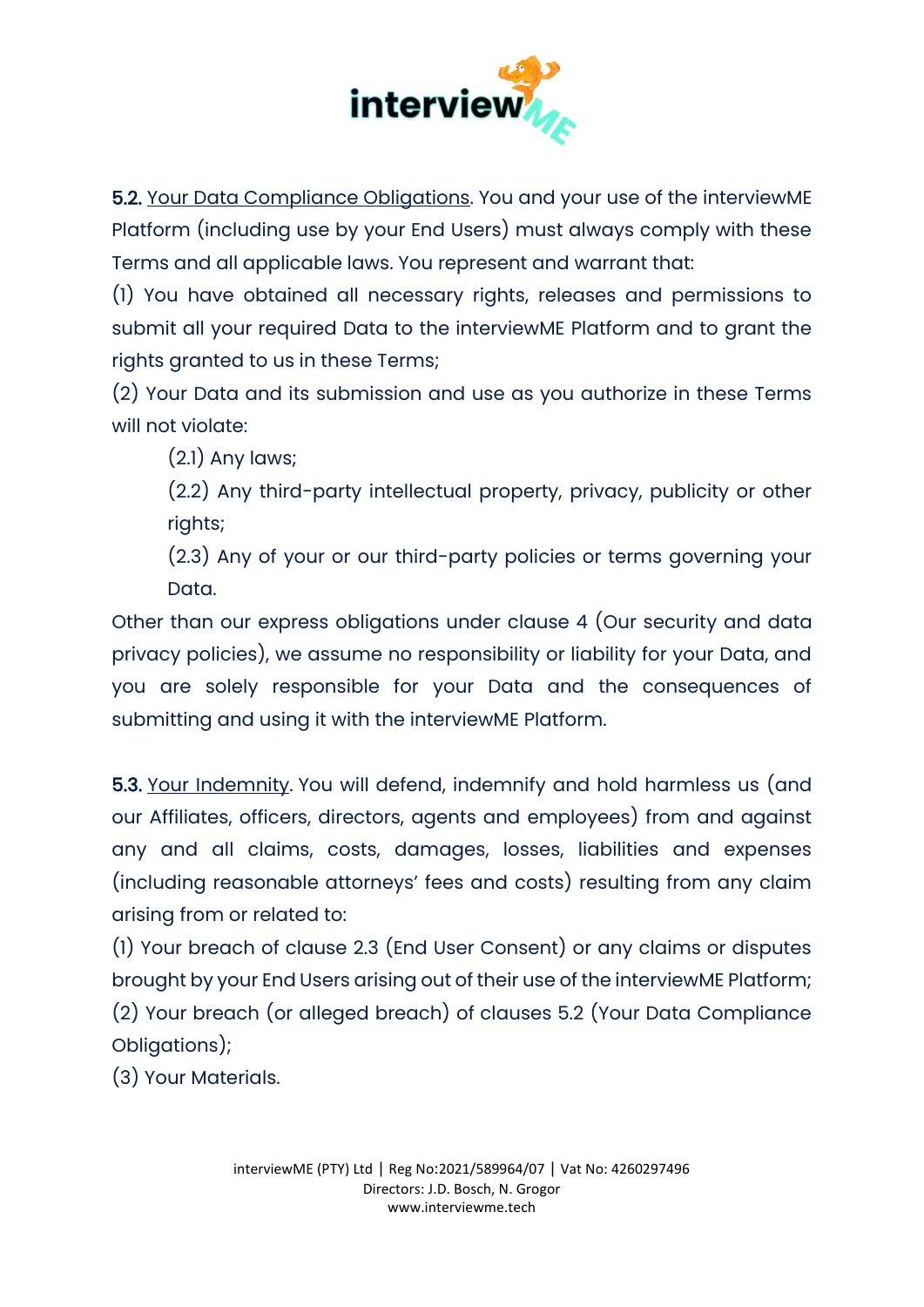

5.4. Removals and Suspension. We have no obligation to monitor any content uploaded to the interviewME Platform. Nonetheless, if we deem such action necessary based on your violation of these Terms, including Our Policies, or in response to takedown requests that we receive, we may:

(1) Remove your Data from the interviewME Platform

(2) Suspend your access to the interviewME Platform.

We will use reasonable efforts to provide you with advance notice of removals and suspensions when practicable, but if we determine that your actions endanger the operation of the interviewME Platform, other users or otherwise, we may suspend your access or remove Your Data immediately without notice. We have no liability to you for removing or deleting Your Data from or suspending your access to the interviewME Platform as described in this clause 5.4

#### 6. Additional Services.

6.1. Additional Services. Subject to these Terms, you may purchase Additional Services like our Top-Up packages we will provide to you pursuant to the applicable subscription Purchase.

#### 7. Billing, renewals, and payment.

7.1. Monthly and Annual Plans. The interviewME Platform is offered either on a monthly subscription basis or an annual subscription basis.

7.2. Renewals. Except as otherwise specified in your Purchase, unless either party cancels your subscription prior to expiration of the current Subscription Term, your subscription will automatically renew for another Subscription Term of a period equal to your initial Subscription Term. You will provide any notice of non-renewal through the means we designate, which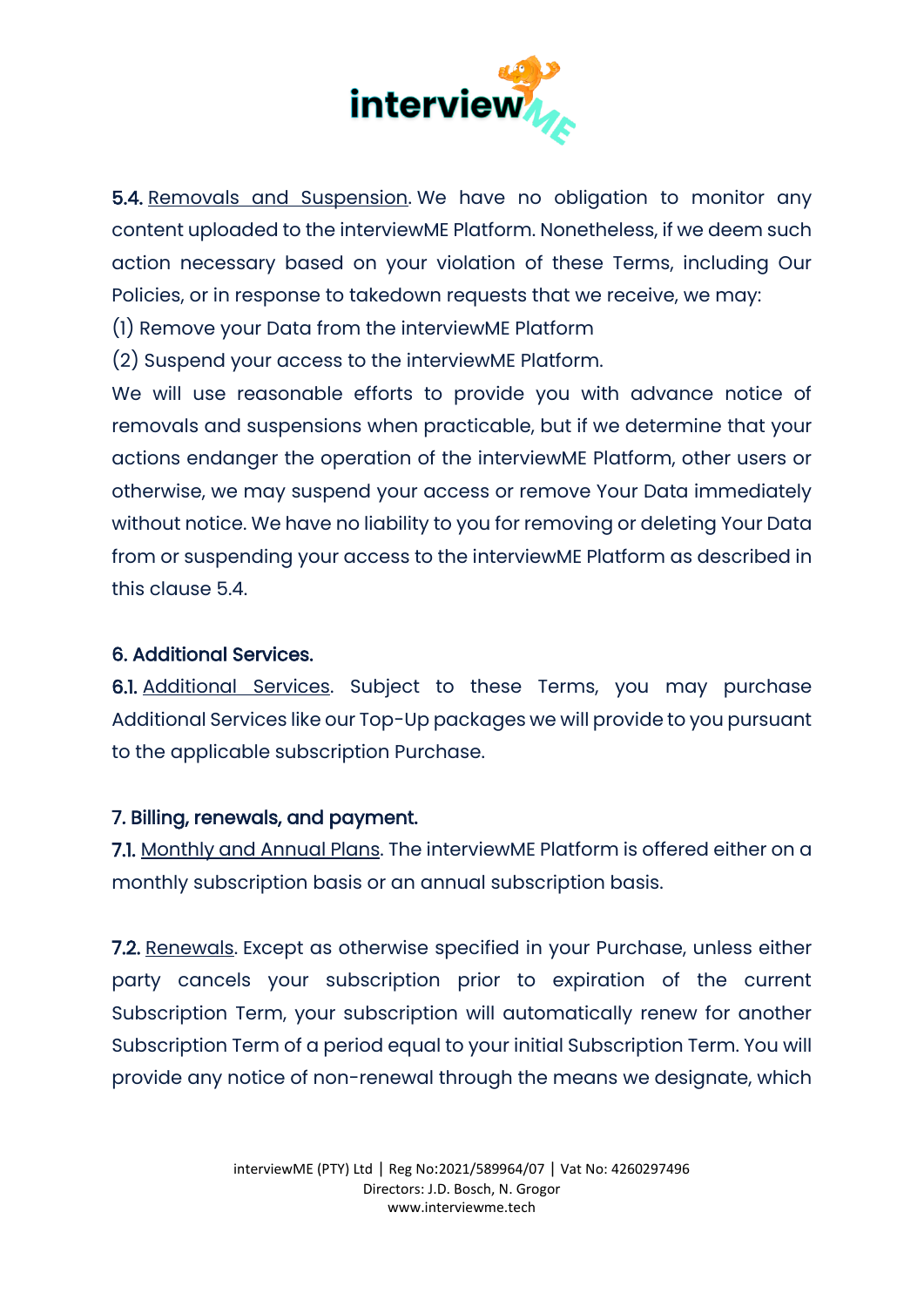

may include account settings on the interviewME Platform or contacting our support team. Cancelling your subscription means that you will not be charged for the next billing cycle, but you will not receive any refunds or credits for amounts that have already been charged. All renewals are subject to will be charged at the then-current rates.

7.3. Adding Users. You may add users, or otherwise increase your use of the interviewME Platform by purchasing an available package for a new subscription or modifying an existing subscription. Unless otherwise specified in the applicable subscription, we will charge you for any increased use at our then-current rates, prorated for the remainder of the then-current Subscription Term.

7.4. Payment. You will pay all fees in accordance with each the package that you select, by the due dates and in the currency specified in the Purchase in advance in respect of each billing period. If a PO number is required in order for an invoice to be paid, then you must provide such PO number to interviewME by emailing the PO number to [billing@interviewME.tech](mailto:billing@interviewME.tech)

7.5. Delivery. We will deliver the login instructions for the interviewME Platform to your account or through other reasonable means no later than when we have received payment of the applicable fees. You are responsible for accessing your account to determine that we have received payment and that your Purchase has been processed. All deliveries under these Terms will be electronic.

8. Our return policy. As part of our commitment to customer satisfaction you may request a refund of your initial purchase for access to the interviewME Platform or a Top Up package under these Terms, for no reason or any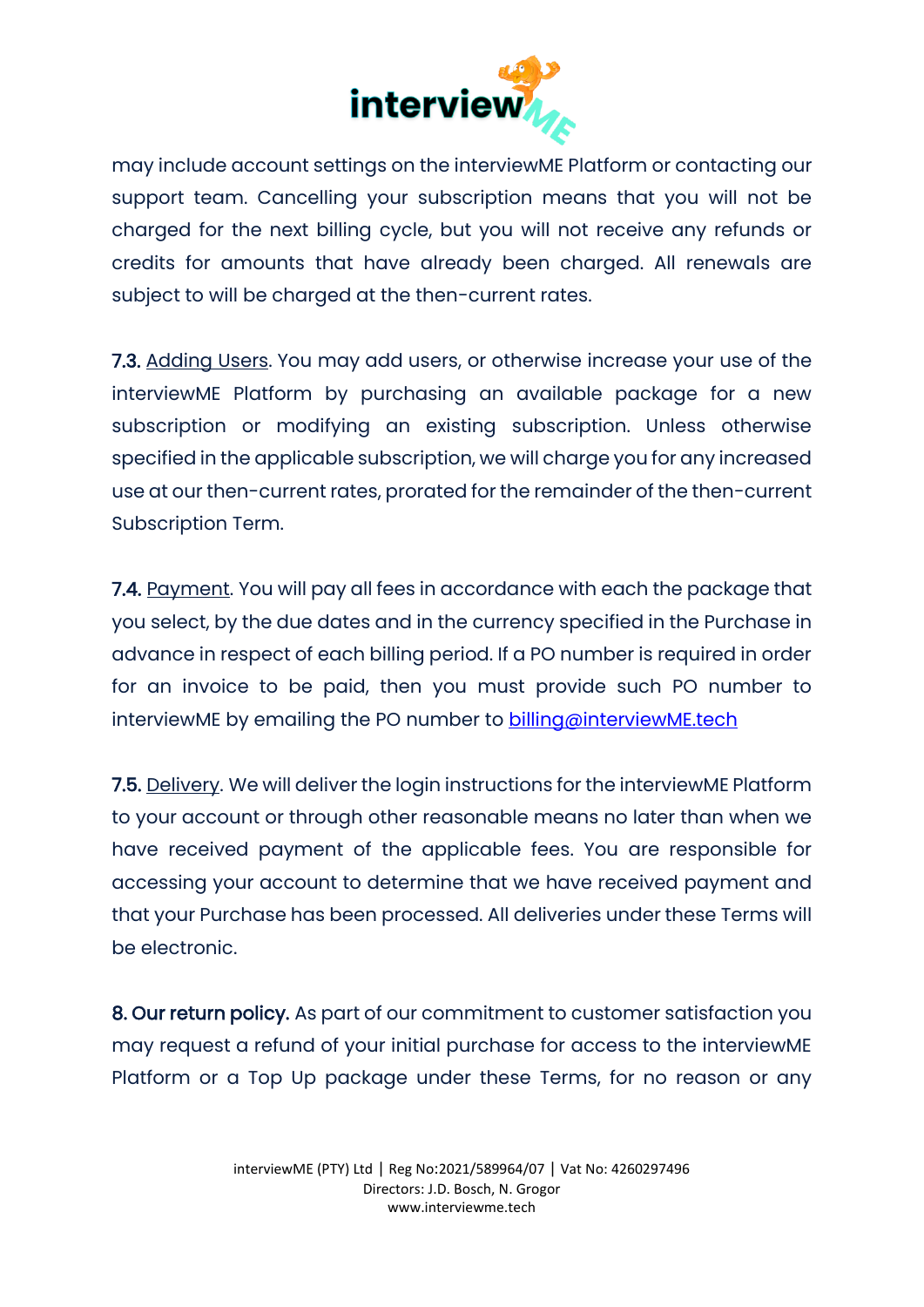

reason, by submitting a request to us no later than thirty (30) days after the initial purchase date. In this regard, we will refund you the amount paid under such Purchase subject to our review. This termination and refund right applies only to your initial Purchase of a subscription to the interviewME Platform and only if you exercise your termination right within the period specified above. You understand that we may change this practice in the future in accordance with clause 16 (Changes to these Terms).

9. No contingencies on other products of future functionality. You agree that your purchases are not contingent on the delivery of any future functionality or features or dependent on any oral or written public comments we make regarding future functionality or features.

10. IP Rights on the interviewME Platform and Feedback. The interviewME Platform is made available on a limited access basis, and no ownership right is conveyed to you, irrespective of the use of terms such as "purchase" or "sale". We have and retain all right, title and interest, including all intellectual property rights, in and to the InterviewME Platform. From time to time, you may choose to submit feedback to us. We may in connection with any of our products or services freely use, copy, disclose, license, distribute and exploit any feedback in any manner without any obligation, royalty or restriction based on intellectual property rights or otherwise. No Feedback will be considered your Confidential Information, and nothing in these Terms limits our right to independently use, develop, evaluate, or market products or services, whether incorporating Feedback or otherwise.

11. Confidentiality. Except as otherwise set forth in these Terms, each party agrees that all code, inventions, know-how and business, technical and financial information disclosed to such party ("Receiving Party") by the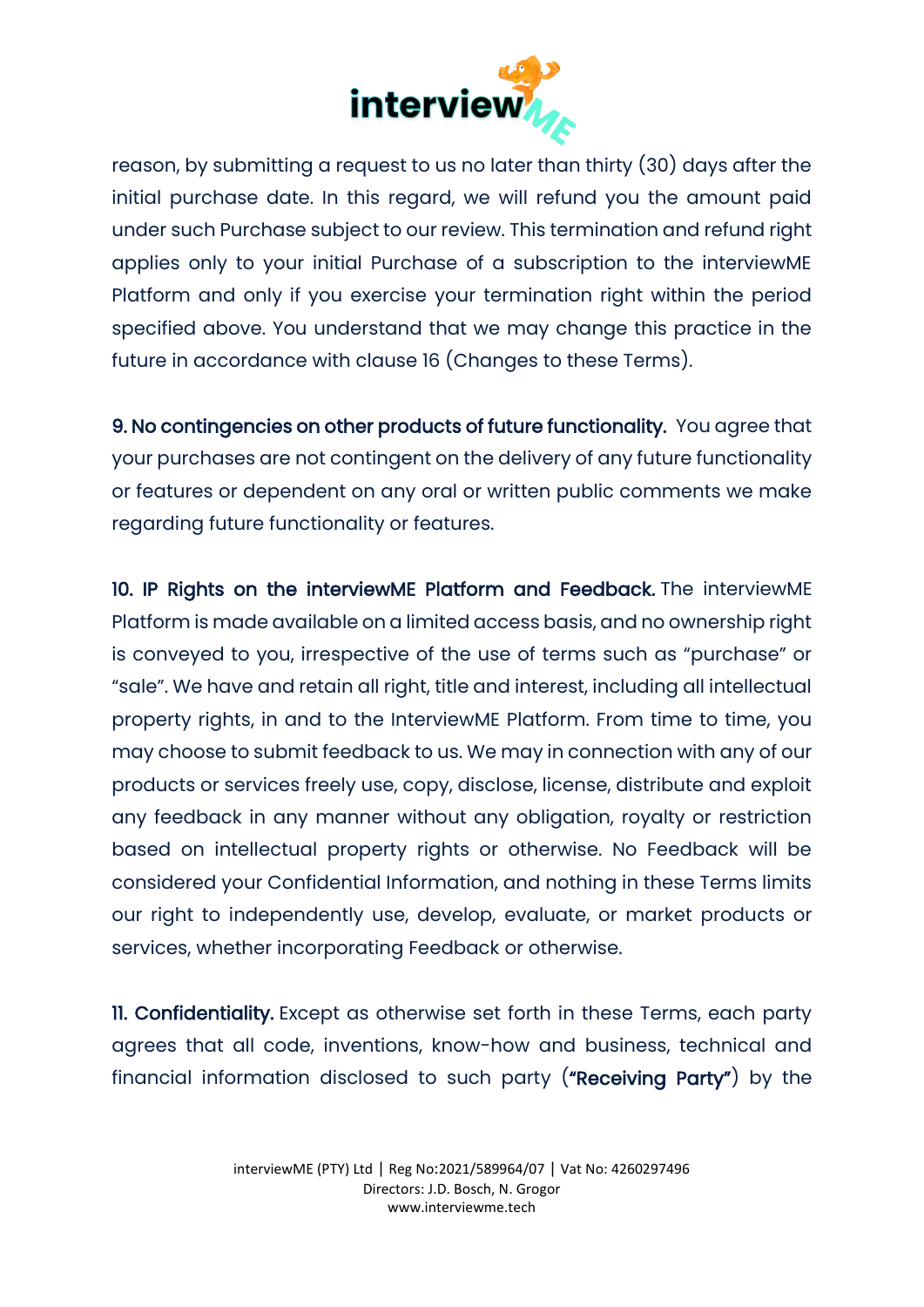

disclosing party ("Disclosing Party") constitute the confidential property of the Disclosing Party ("Confidential Information"), provided that it is identified as confidential at the time of disclosure or should be reasonably known by the Receiving Party to be confidential or proprietary due to the nature of the information disclosed and the circumstances surrounding the disclosure. Any of Our Technology and any performance information relating to the interviewME Platform will be deemed our Confidential Information without any marking or further designation. Except as expressly authorized herein, the Receiving Party will:

(1) Hold in confidence and not disclose any Confidential Information to third parties; and

(2) Not use Confidential Information for any purpose other than fulfilling its obligations and exercising its rights under these Terms.

The Receiving Party may disclose Confidential Information to its employees, agents, contractors and other representatives having a legitimate need to know, provided that they are bound to confidentiality obligations no less protective of the Disclosing Party than this clause 11 and that the Receiving Party remains responsible for compliance by them with the terms of this clause 11. The Receiving Party's confidentiality obligations will not apply to information which the Receiving Party can document:

(1) Was rightfully in its possession or known to it prior to receipt of the Confidential Information as evidenced from its written records;

(2) Is or has become public knowledge through no fault of the Receiving Party;

(3) Is rightfully obtained by the Receiving Party from a third party without breach of any confidentiality obligation;

(4) Is independently developed by employees of the Receiving Party who had no access to such information.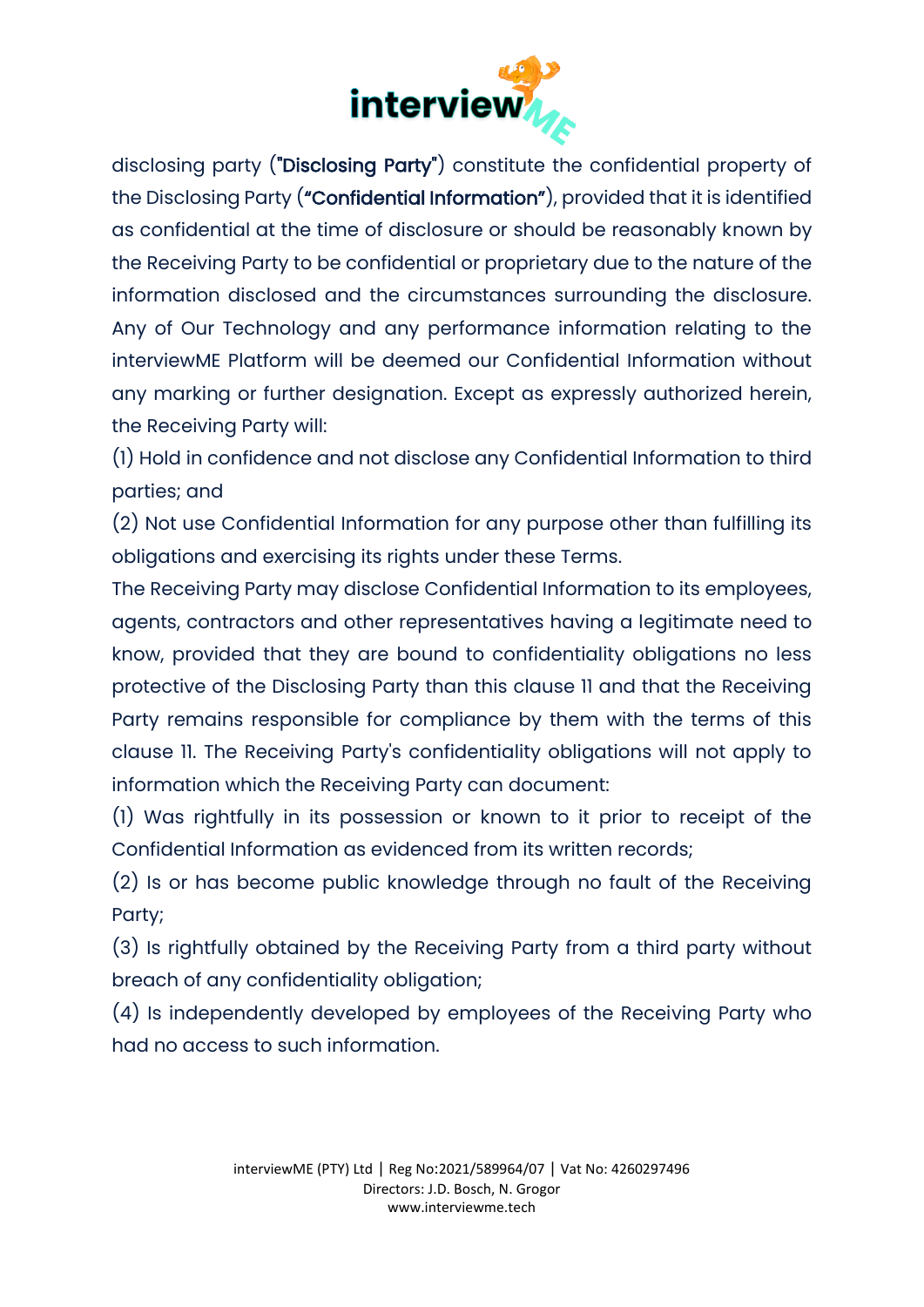

The Receiving Party may also disclose Confidential Information if so, required pursuant to a regulation, law or court order (but only to the minimum extent required to comply with such regulation or order and with advance notice to the Disclosing Party). The Receiving Party acknowledges that disclosure of Confidential Information would cause substantial harm for which damages alone would not be a sufficient remedy, and therefore that upon any such disclosure by the Receiving Party the Disclosing Party will be entitled to appropriate equitable relief in addition to whatever other remedies it might have at law.

## 12. Term and Termination.

12.1. Term. These Terms are effective as of the Effective Date and expire on the date of expiration or termination of all Subscription Terms unless such specific clauses, of necessity, are required to survive termination, which shall survive termination.

12.2. Termination for Cause. Either party may terminate these Terms (including all related Purchases) if the other party:

(1) Fails to cure any material breach of these Terms within thirty (30) days after notice;

(2) Ceases operation without a successor;

(3) Seeks protection under any bankruptcy, business rescue, liquidation, receivership, trust deed, creditors' arrangement, composition or comparable proceeding, or if any such proceeding is instituted against that party (and not dismissed within sixty (60) days thereafter).

12.3. Termination for Convenience. You may choose to stop using the interviewME Platform and terminate these Terms (including all Purchases)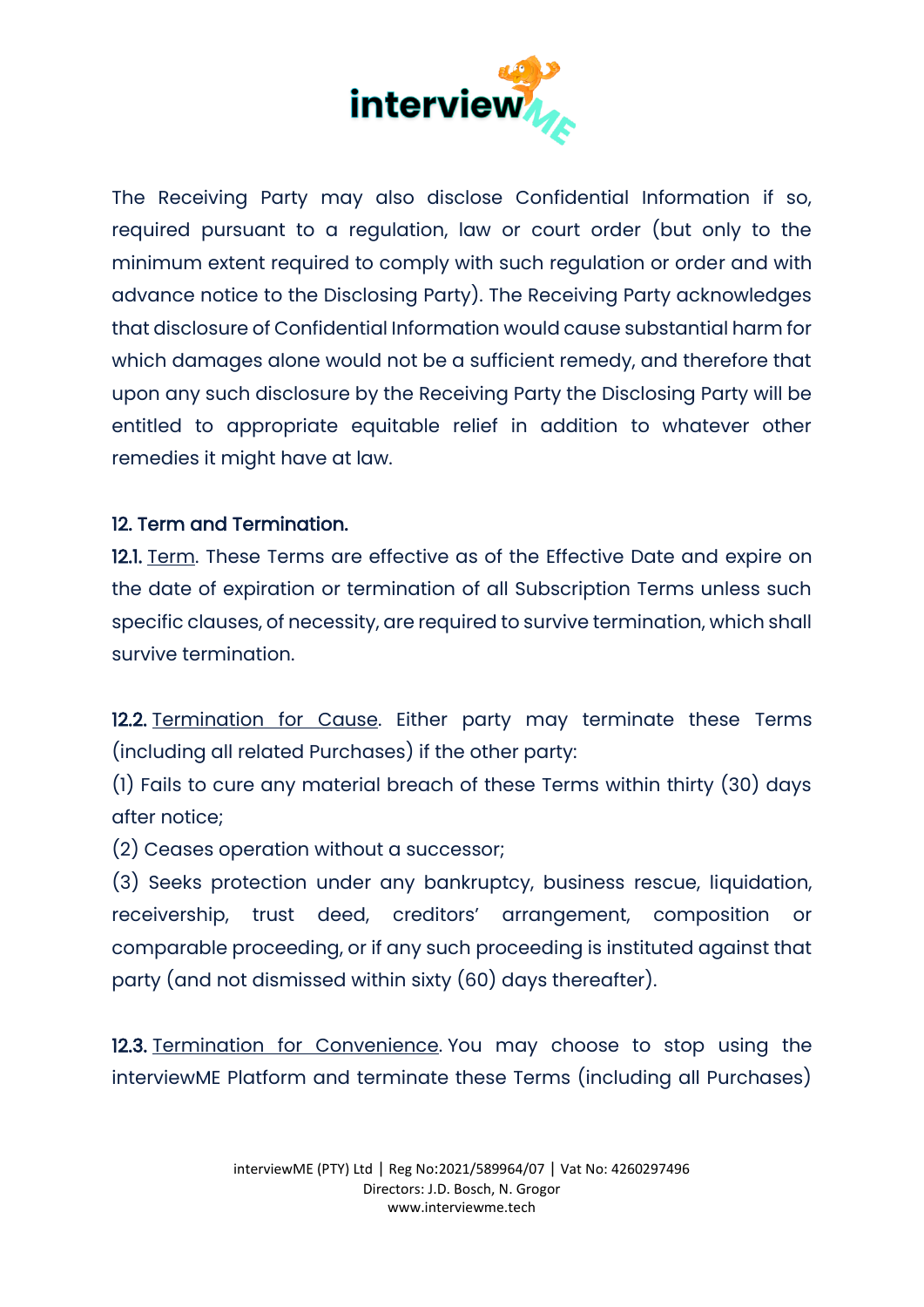

at any time for any reason upon written notice to us, and which shall terminate at the end of the then current Subscription Term, but, unless you are applying to terminate early pursuant to clause 8 (Our return policy), upon any such termination:

(1) You will not be entitled to a refund of any pre-paid fees; and

(2) If you have not already paid all applicable fees for the then-current Subscription Term or related services period (as applicable), any such fees that are outstanding will become immediately due and payable.

#### 13 Warranties and Disclaimer.

13.1. Mutual Warranties. Each party represents and warrants that it has the legal power and authority to enter into these Terms.

13.2. Our Warranties. We warrant, for your benefit only, that we use commercially reasonable efforts to prevent introduction of viruses, trojan horses or similar harmful materials into the interviewME Platform (but we are not responsible for harmful materials submitted by you or End Users).

13.3. WARRANTY DISCLAIMER. EXCEPT AS EXPRESSLY PROVIDED IN THIS CLAUSE 13, ALL interviewME SERVICES, SUPPORT AND ADDITIONAL SERVICES ARE PROVIDED "AS IS," AND WE EXPRESSLY DISCLAIM ANY AND ALL WARRANTIES AND REPRESENTATIONS OF ANY KIND, INCLUDING ANY WARRANTY OF NON-INFRINGEMENT, TITLE, FITNESS FOR A PARTICULAR PURPOSE, FUNCTIONALITY OR MERCHANTABILITY, WHETHER EXPRESS, IMPLIED OR STATUTORY. WITHOUT LIMITING OUR EXPRESS OBLIGATIONS IN THESE TERMS, WE DO NOT WARRANT THAT YOUR USE OF THE CLOUD PRODUCTS WILL BE UNINTERRUPTED OR ERROR-FREE, THAT WE WILL REVIEW YOUR DATA FOR ACCURACY OR THAT WE WILL PRESERVE OR MAINTAIN YOUR DATA WITHOUT LOSS. YOU UNDERSTAND THAT USE OF THE interviewME PLATFORM NECESSARILY INVOLVES TRANSMISSION OF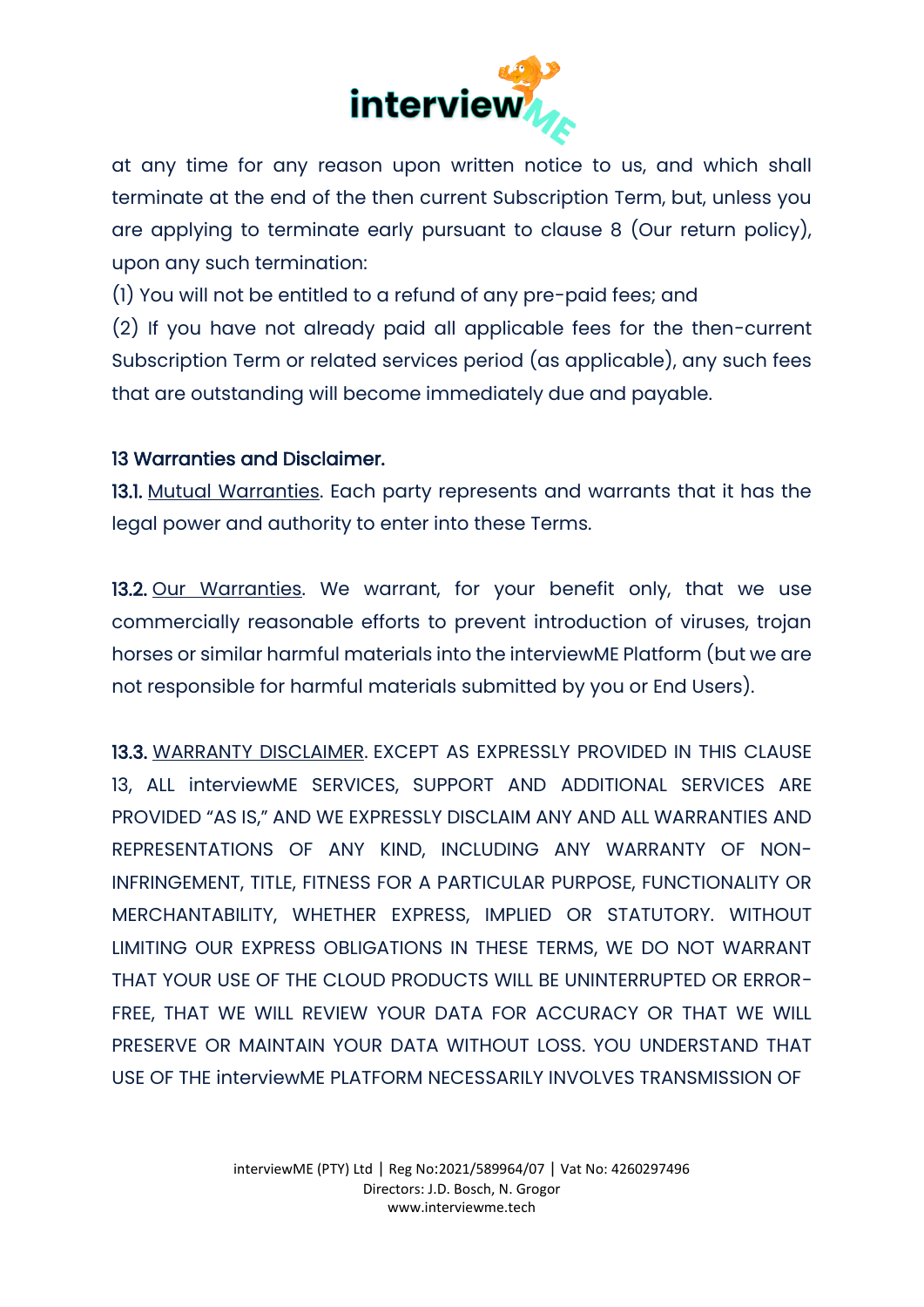

YOUR DATA OVER NETWORKS THAT WE DO NOT OWN, OPERATE OR CONTROL, AND WE ARE NOT RESPONSIBLE FOR ANY OF YOUR DATA LOST, ALTERED, INTERCEPTED OR STORED ACROSS SUCH NETWORKS. WE CANNOT GUARANTEE THAT OUR SECURITY PROCEDURES WILL BE ERROR-FREE, THAT TRANSMISSIONS OF YOUR DATA WILL ALWAYS BE SECURE OR THAT UNAUTHORIZED THIRD PARTIES WILL NEVER BE ABLE TO DEFEAT OUR SECURITY MEASURES. WE WILL NOT BE LIABLE FOR DELAYS, INTERRUPTIONS, SERVICE FAILURES OR OTHER PROBLEMS INHERENT IN USE OF THE INTERNET AND ELECTRONIC COMMUNICATIONS OR OTHER SYSTEMS OUTSIDE OUR REASONABLE CONTROL. YOU MAY HAVE OTHER STATUTORY RIGHTS, BUT THE DURATION OF STATUTORILY REQUIRED WARRANTIES, IF ANY, WILL BE LIMITED TO THE SHORTEST PERIOD PERMITTED BY LAW.

## 14. Limitation of Liability.

14.1. Consequential Damages Waiver. EXCEPT FOR EXCLUDED CLAIMS (AS DEFINED BELOW), NEITHER PARTY (NOR ITS SUPPLIERS) WILL HAVE ANY LIABILITY ARISING OUT OF OR RELATED TO THESE TERMS FOR ANY LOSS OF USE, LOST OR INACCURATE DATA, LOST PROFITS, FAILURE OF SECURITY MECHANISMS, INTERRUPTION OF BUSINESS, COSTS OF DELAY, OR ANY INDIRECT, SPECIAL, INCIDENTAL, RELIANCE OR CONSEQUENTIAL DAMAGES OF ANY KIND, EVEN IF INFORMED OF THE POSSIBILITY OF SUCH DAMAGES IN ADVANCE.

15. Publicity Rights. We may identify you as an interviewME customer in our promotional materials subject to our Privacy Policy. We will promptly stop doing so upon your request sent to [support@interviewME.tech](mailto:support@interviewME.tech)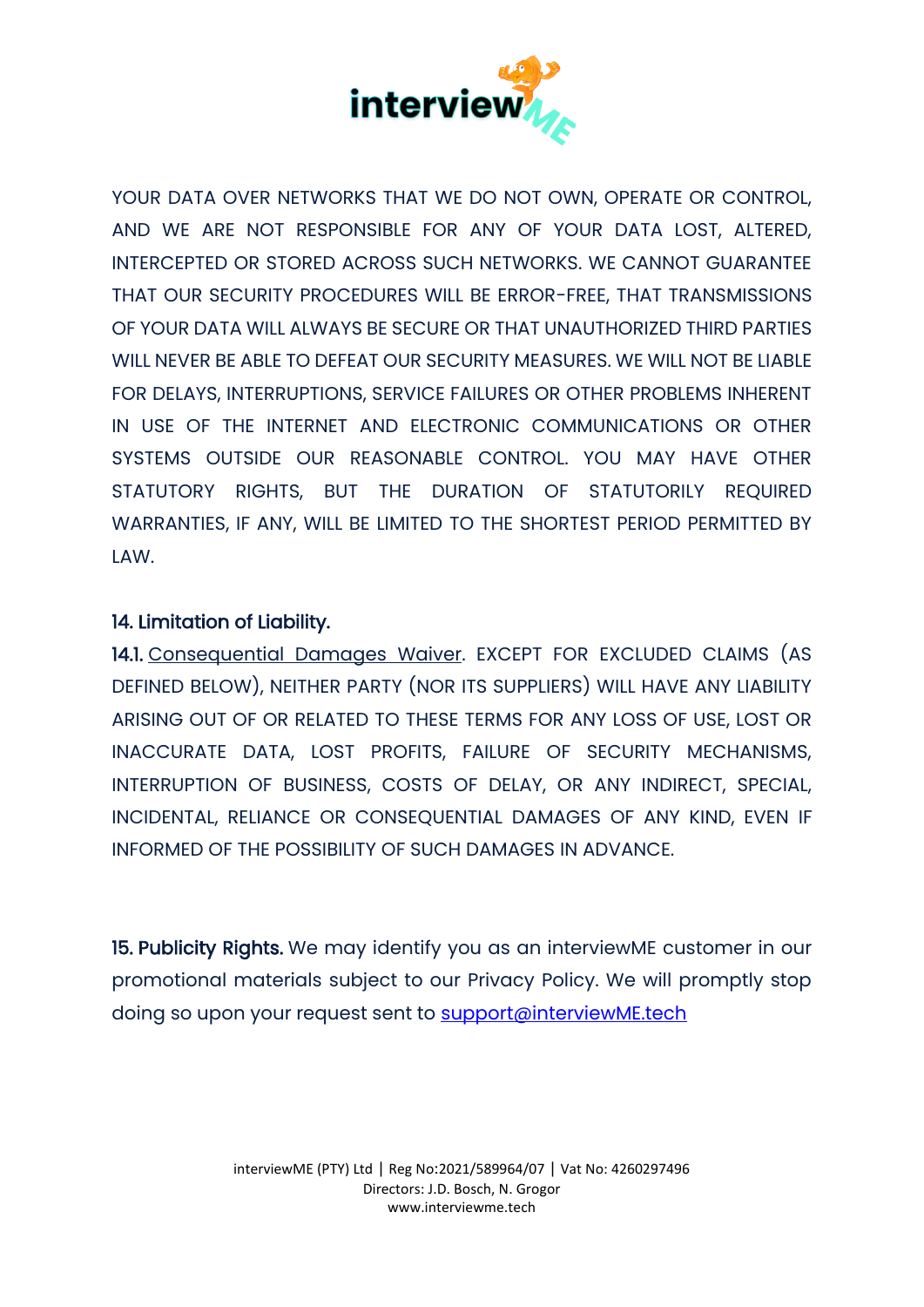

16. Changes to these Terms. We may modify the terms and conditions of these Terms (including Our Policies) from time to time, with notice to you in accordance with clause 17.1 (Notices) or by posting the modified Terms on our website. Together with notice, we will specify the effective date of the modifications.

16.1. Paid Subscriptions. Except as otherwise indicated below, modifications to these Terms will take effect at the next renewal of your Subscription Term and will automatically apply as of the renewal date unless you elect not to renew pursuant to clause 7.2 (Renewals). Notwithstanding the foregoing, in some cases (e.g., to address compliance with Laws, or as necessary for new features) we may specify that such modifications become effective during your then-current Subscription Term. If the Effective Date of such modifications is during your then-current Subscription Term and you object to the modifications, then (as your exclusive remedy) you may terminate your affected Purchases upon notice to us, and we will refund you any fees you have pre-paid for use of the interviewME Platform for the terminated portion of the applicable Subscription Term. To exercise this right, you must provide us with notice of your objection and termination within thirty (30) days of us providing notice of the modifications. For the avoidance of doubt, any Purchase is subject to the version of these Terms in effect at the time of the Purchase.

16.2. Our Policies. We may modify Our Policies to take effect during your thencurrent Subscription Term in order to respond to changes in our products, our business, or Laws. In this case, unless required by Laws, we agree not to make modifications to Our Policies that, considered as a whole, would substantially diminish our obligations during your then-current Subscription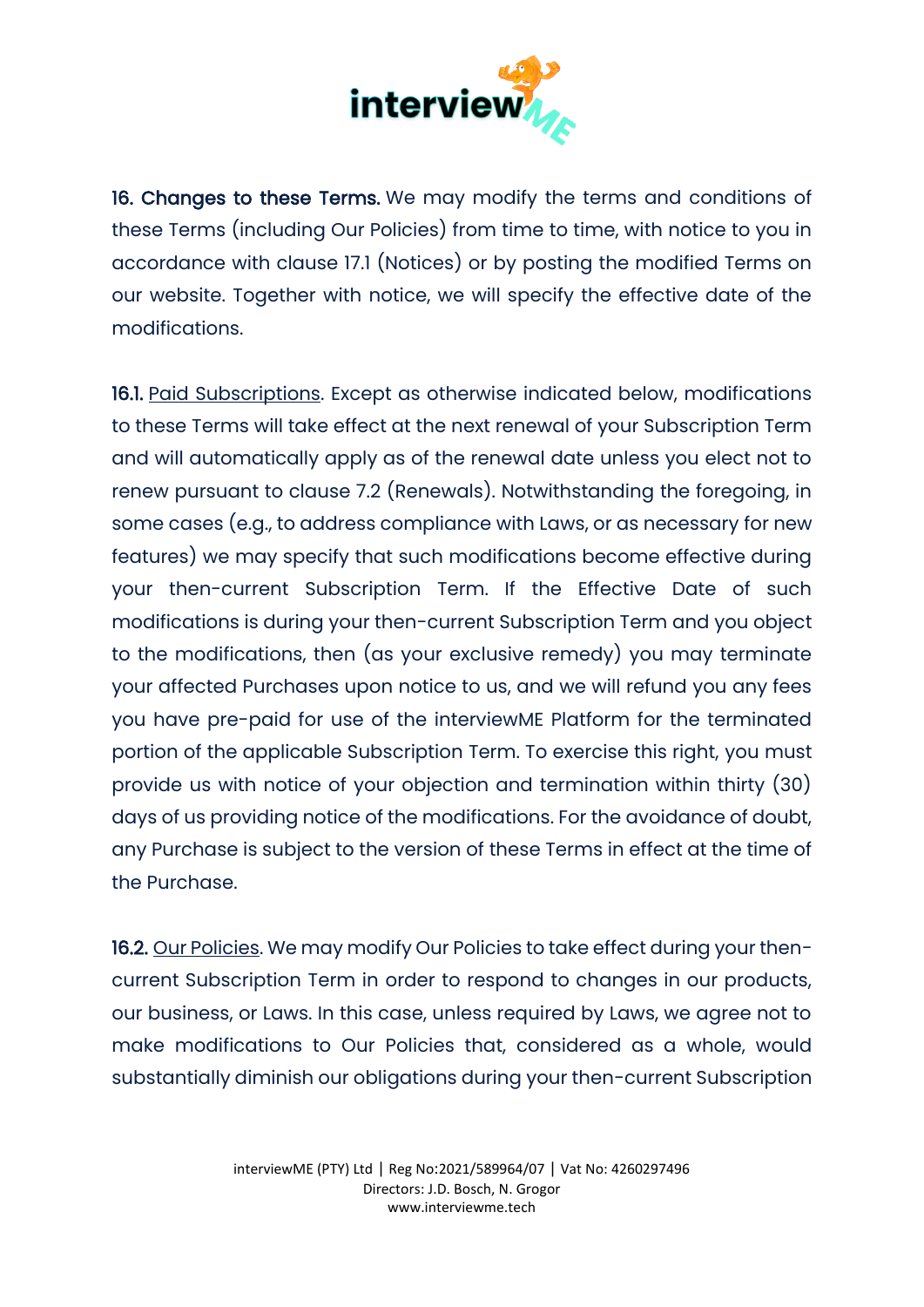

Term. Modifications to Our Policies will take effect automatically as of the effective date specified for the updated policies.

#### 17. General Provisions.

17.1. Notices. Any notice under these Terms must be given in writing. We may provide notice to you through your provided Email Address, your account or in-product notifications. You agree that any electronic communication will satisfy any applicable legal communication requirements, including that such communications be in writing. Any notice to you will be deemed given upon the first business day after we send it. You will provide notice to us by post to interviewME Pty Ltd, 27 Willow Crescent, Saint Andrews, Bedfordview, Johannesburg, 2007, Attn: General Counsel or email to [support@interviewme.tech.](mailto:support@interviewme.tech) Your notices to us will be deemed given upon receipt.

17.2. Entire Agreement. These Terms are the entire agreement between you and us relating to the interviewME Platform and any other subject matter covered by these Terms and supersede all prior or contemporaneous oral or written communications, proposals and representations between you and us with respect to the interviewME Platform or any other subject matter covered by these Terms. No provision of any purchase or other business form employed by you will supersede or supplement the terms and conditions of these Terms, and any such document relating to these Terms will be for administrative purposes only and will have no legal effect.

> interviewME (PTY) Ltd | Reg No:2021/589964/07 | Vat No: 4260297496 Directors: J.D. Bosch, N. Grogor www.interviewme.tech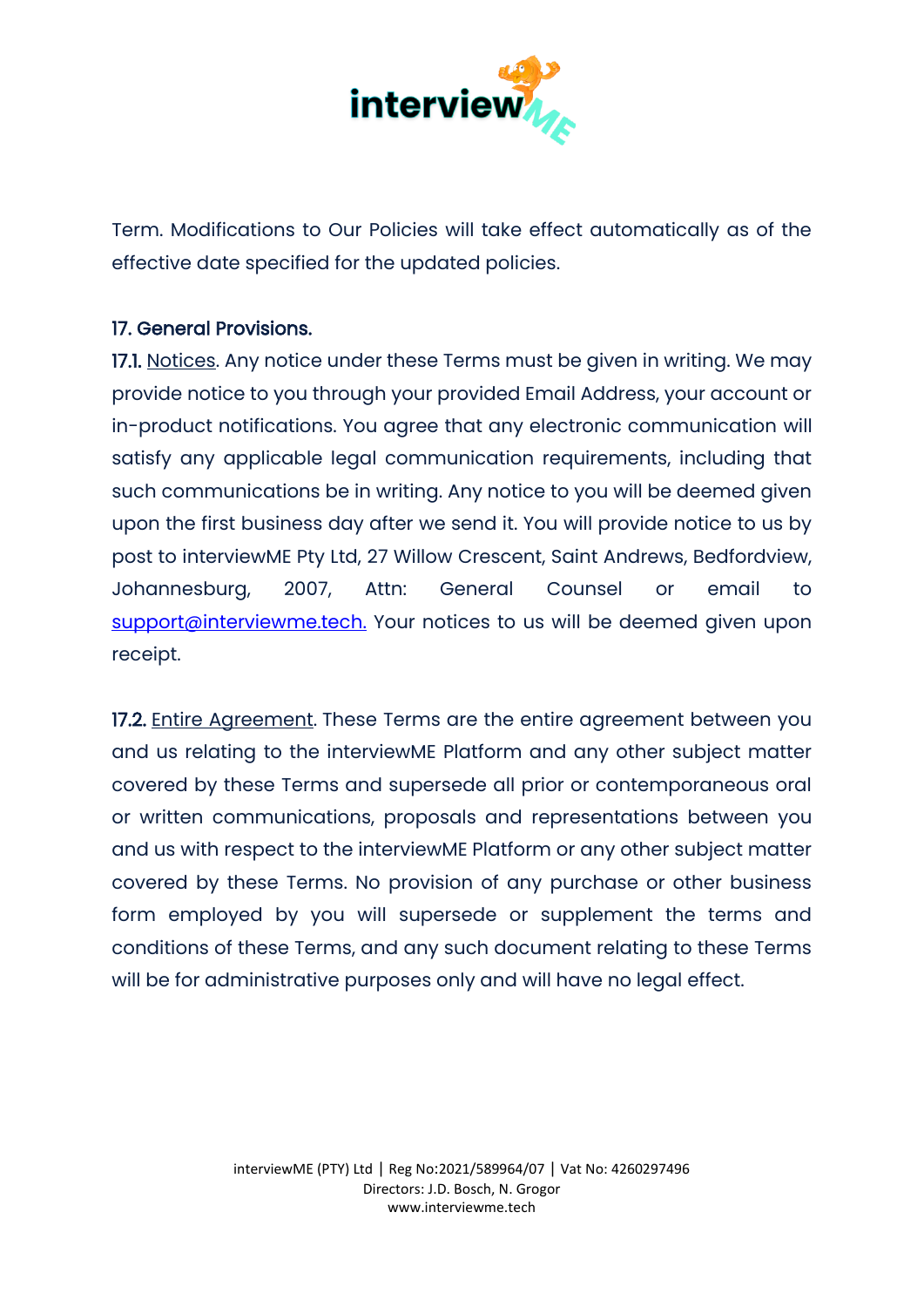

17.3 Disputes. Any dispute which arises between you and us in respect of these Terms shall be referred to a committee comprising one of our representatives and you, who will both use their best endeavours to resolve

the dispute within 14 (fourteen) business days of the dispute having been referred to them. If the dispute cannot be resolved in accordance with the foregoing, then, at our election, the dispute shall be finally resolved by the appropriate small claims court or Magistrate's court in Johannesburg, Gauteng, South Africa.

17.4 Survival. The expiration, cancellation or other termination of these Terms shall not affect the provisions of these Terms which expressly provide that they will operate after such expiration, cancellation or other termination or which of necessity must continue to endure after such expiration, cancellation or other termination, notwithstanding that the relevant clause may not expressly provide for such continuation.

17.5 Severability. Each of the provisions of Terms are separate and severable and enforceable accordingly. If any such term or condition is or becomes unenforceable for any reason whatsoever, that term or condition is severable from and shall not affect the validity of any other term or condition contained in these Terms.

17.6 Indulgences. No indulgence, leniency or extension of time which you or us may give each other, or allow each other in respect of the performance